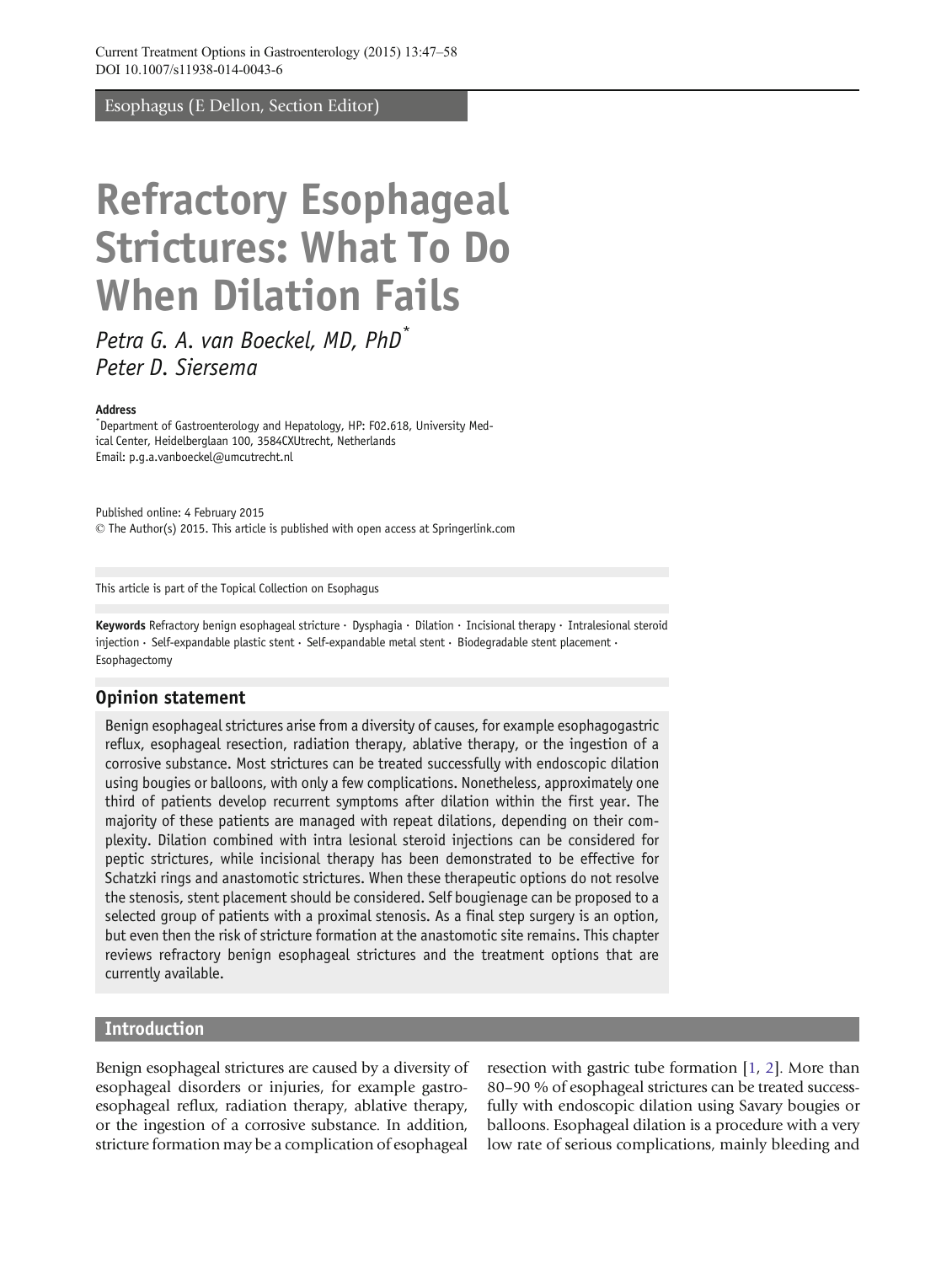perforation [\[3](#page-8-0)–[5\]](#page-8-0). Unfortunately, approximately one third of patients develop recurrent dysphagia after dilation within the first year. The majority of these patients are managed with repeat dilations, depending on their complexity [\[2,](#page-8-0) [6](#page-8-0)].

Simple strictures are considered to be short, focal, straight, and to allow passage of a normal diameter endoscope. Examples include Schatzki rings, esophageal webs, and peptic strictures [\[7\]](#page-8-0). Overall, one to three dilations are sufficient to relieve dysphagia in simple strictures. Only 25–35 % of patients require additional sessions, with a maximum of five dilations in more than 95 % of patients [\[4\]](#page-8-0). Complex strictures are usually longer  $(>2$  cm), angulated, irregular, or have a severely narrowed diameter. These strictures are more difficult to treat and have a tendency to be refractory or to recur despite dilation therapy. A fair number of complex strictures include circular, anastomotic strictures in the ab-sence of endoscopic evidence of inflammation [\[8](#page-8-0)••, [9](#page-9-0)]. Other etiologies include radiation induced strictures, caustic strictures, and photodynamic therapy induced strictures [\[7](#page-8-0)].

Dysphagia is the most common symptom in patients with a benign esophageal stricture. Remarkably, most patients do not experience severe weight loss, as can be seen in malignant esophageal strictures [\[9\]](#page-9-0). Treatment aims to relieve symptoms, with the avoidance of complications and the prevention of recurrences. Still, dilation is the first line option to treat benign esophageal strictures. When strictures are refractory or recur, dilation therapy combined with steroid injections, incisional therapy, stent placement, self-bougienage, or surgery can be considered [[10\]](#page-9-0). According to the Kochman criteria, refractory or recurrent strictures are defined as an anatomic restriction because of a cicatricial luminal compromise or fibrosis resulting in clinical symptoms of dysphagia in the absence of endoscopic evidence of inflammation. This may occur as the result of either an inability to successfully remediate the anatomic problem to a diameter of at least 14 mm over five sessions at two-week intervals (refractory); or as a result of an inability to maintain a satisfactory luminal diameter for four weeks once the target diameter of 14 mm has been achieved (recurrent). This definition is not meant to include patients with an inflammatory stricture (which will not resolve until the inflammation subsides), or those with a satisfactory diameter but having dysphagia on the basis of neuromuscular dysfunction (for example those with dysphagia due to postoperative and/or postradiation therapy) [\[8](#page-8-0)••].

### Treatment of benign esophageal strictures

Dilation

The first step in managing benign esophageal strictures remains dilation with an inflatable balloon or a (Savary) bougie [\[4](#page-8-0), [9](#page-9-0), [11](#page-9-0)]. In the literature, no differences have been shown between balloon and bougie dilation in relief of dysphagia and/or recurrence of dysphagia. Also no differences have been shown in the risk of major complications [[12](#page-9-0)–[14\]](#page-9-0). Major complications include perforation, bleeding, and bacteremia. Perforation risk varies between 0.1 % and 0.4 % [\[11](#page-9-0)]. Although the majority of patients are effectively treated with up to five dilations, approximately 10 % of patients need ongoing dilations to become dilation free [[8](#page-8-0)••, [15](#page-9-0)]. In order to reduce the number and burden of endoscopic dilations to become dysphagia free, various endoscopic treatment options have been suggested.

#### Dilation combined with steroid injection

Adding steroid injection to endoscopic dilation into the stricture followed by dilation to avoid recurrent dysphagia has been reported to prevent stricture recurrence. This method, advocated since 1966, has shown encouraging results in patients with peptic strictures [\[16](#page-9-0)]. However, most of these studies were small and uncontrolled [\[17](#page-9-0)–[19](#page-9-0)]. Randomized trials are unfortunately limited and small-sized [\[20](#page-9-0)–[22](#page-9-0)]. Camargo, et al., randomized 14 patients with corrosive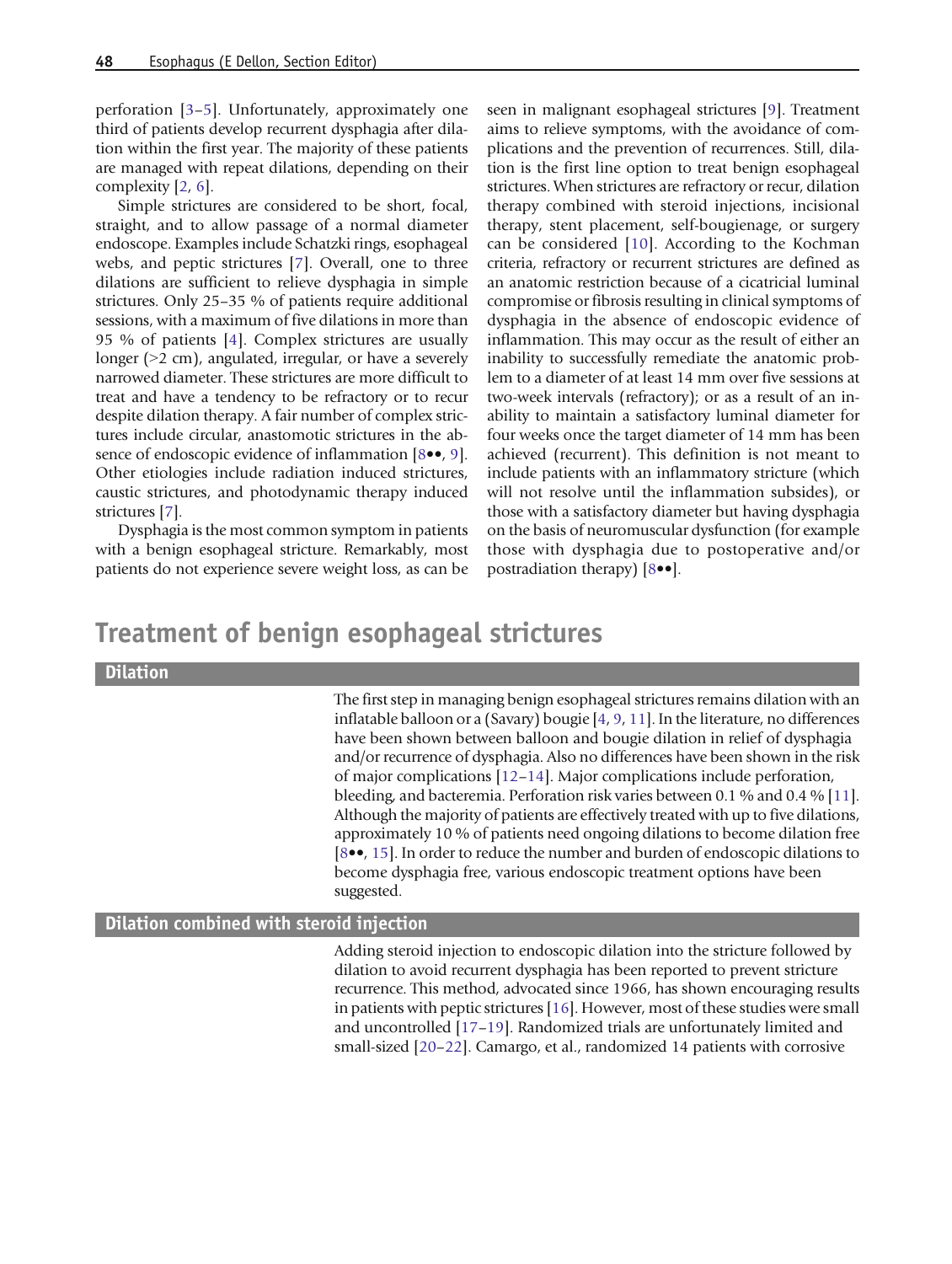strictures allocated to steroid injection or placebo [\[20](#page-9-0)]. These authors did not find a difference in dilation frequency or recurrent dysphagia between the two groups. In another randomized trial, 21 patients with strictures of different etiologies were included. An increase in the dysphagia free period and periodic dilation index was reported in the steroid arm, but there was not a difference in the total number of dilations. Another study demonstrated a decrease in mean dilation frequency in patients with peptic strictures, from six dilations in the control group to two dilations in the steroid group after one year follow up [\[21](#page-9-0)]. Ramage, et al., performed a randomized trial comparing dilation to intralesional 4-quadrant injection of triamcinolone injections [\[22\]](#page-9-0). Thirty patients with peptic strictures with recurrent dysphagia after at least one dilation session were included. They concluded that dilation combined with steroid injection and gastric acid suppression therapy reduced the number of repeat dilations and the dysphagia free period, with re-dilation rates of 13 % in the steroid group versus 60 % in the control group  $(p=0.01)$ .

Hirdes, et al., recently evaluated the efficacy of intralesional triamcinolone injections combined with endoscopic dilation in a relatively large group of patients with anastomotic strictures [\[23](#page-9-0)•]. A total of 60 patients with untreated cervical anastomotic esophageal strictures after esophagectomy with gastric tube reconstruction and dysphagia for at least solid food were enrolled and randomized to dilation with or without steroid injections. They concluded that adding intralesional steroid injections to Savary dilation in patients with untreated benign anastomotic esophageal strictures did not result in a clinical benefit. Furthermore, an increased incidence of candida esophagitis was found in the remaining esophagus proximal to the anastomosis.

In conclusion, there is evidence that steroid injection in combination with dilation is able to reduce the risk of recurrent dysphagia in refractory benign esophageal strictures of peptic origin. Nonetheless, this result comes from various small-sized studies with poorly defined patient populations. Furthermore the optimal injection dose, technique and frequency remain to be determined. On the contrary, adding steroid to dilation was not found to be effective in anastomotic strictures. The pathogenesis of anastomotic strictures differs from that of peptic strictures, in that the former is due to ischemia whereas the latter develops as a result of inflammation and ulceration from reflux of gastric acid [\[24](#page-9-0)]. Steroids are suggested to locally inhibit the inflammatory response, resulting in a reduction of collagen formation [\[22\]](#page-9-0).

#### Needle knife incision

Incisional therapy with a needle knife was first reported for the treatment of Schatzki rings [[25,](#page-9-0) [26\]](#page-9-0). Subsequently, incisional therapy added to balloon dilation, or incisional therapy using a polypectomy snare with additional argon plasma coagulation, were shown to be effective in a small series of patients with anastomotic strictures, without the occurrence of complications [[27](#page-9-0)–[30\]](#page-9-0). Hordijk, et al., included 20 patients with anastomotic strictures that were refractory to dilation, and demonstrated that incisional therapy was safe and effective in simple, short strictures  $(510 \text{ mm})$  [[31](#page-9-0)]. In another study, 24 patients with anastomotic strictures without previous dilation were included. They were treated with endoscopic incisional therapy applying a transparent hood on the tip of the endoscope to enhance control and safety. After two years of follow up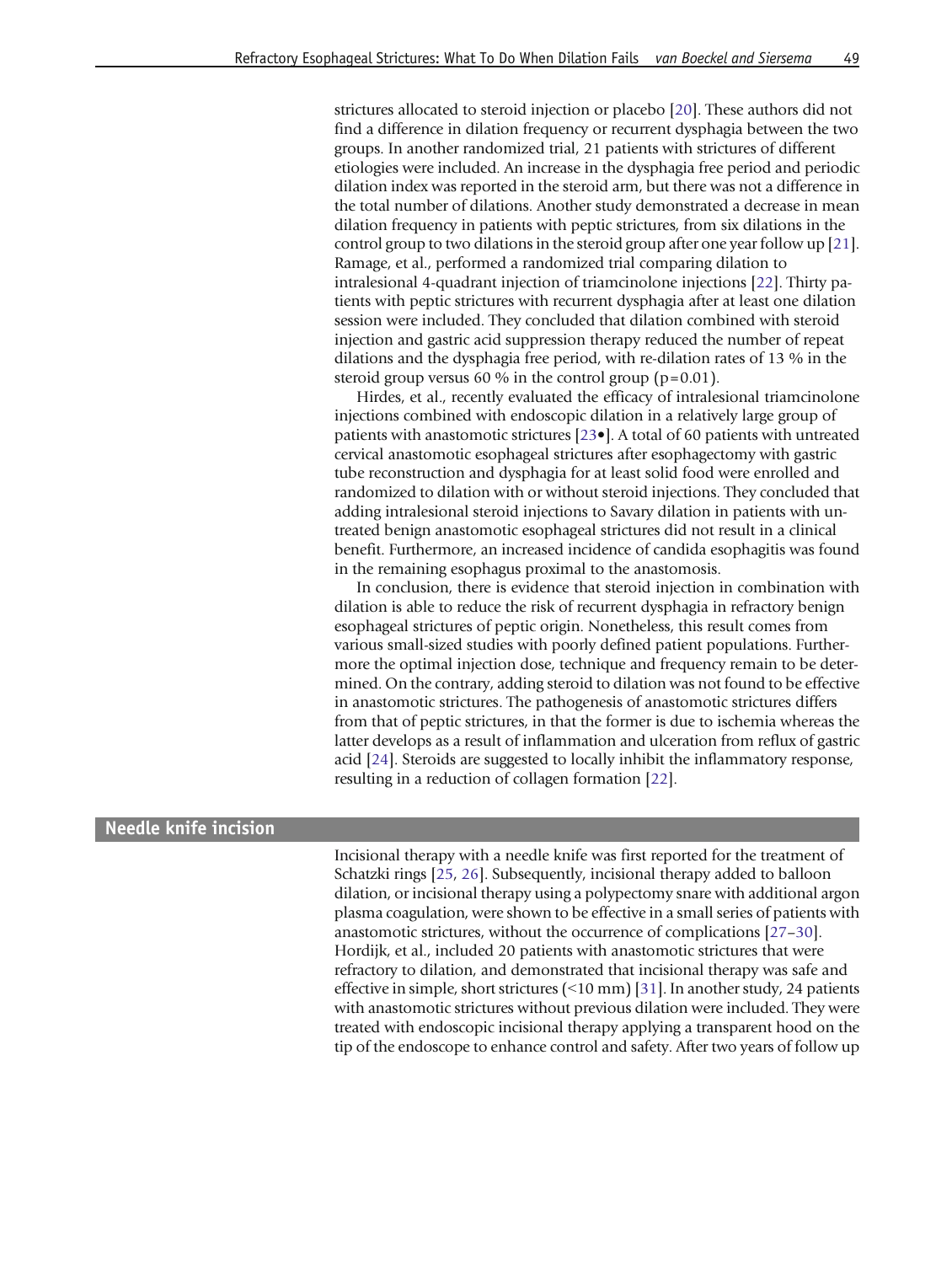87.5 % of the patients were still dysphagia free after one session [\[32\]](#page-9-0). In 2009, Hordijk, et al., randomized 62 patients with a primary anastomotic stricture after esophagectomy (who were not previously treated with dilation therapy), to Savary dilation or electrocautery incision. No significant difference in clinical success rates were detected between the incisional therapy and dilation therapy arms [[33\]](#page-9-0). Furthermore no complications were observed after incisional therapy. So, incisional therapy can be considered as an alternative treatment in patients with a (relatively) short stenosis (Fig. 1).

#### Stent placement

Dilation of an esophageal stricture with a balloon or a bougie is usually done for a period of a few seconds or some minutes. It can, however, be imagined



Fig. 1. Endoscopic view of. a Anastomotic stricture. b Directly after incisional therapy. c After long term follow up.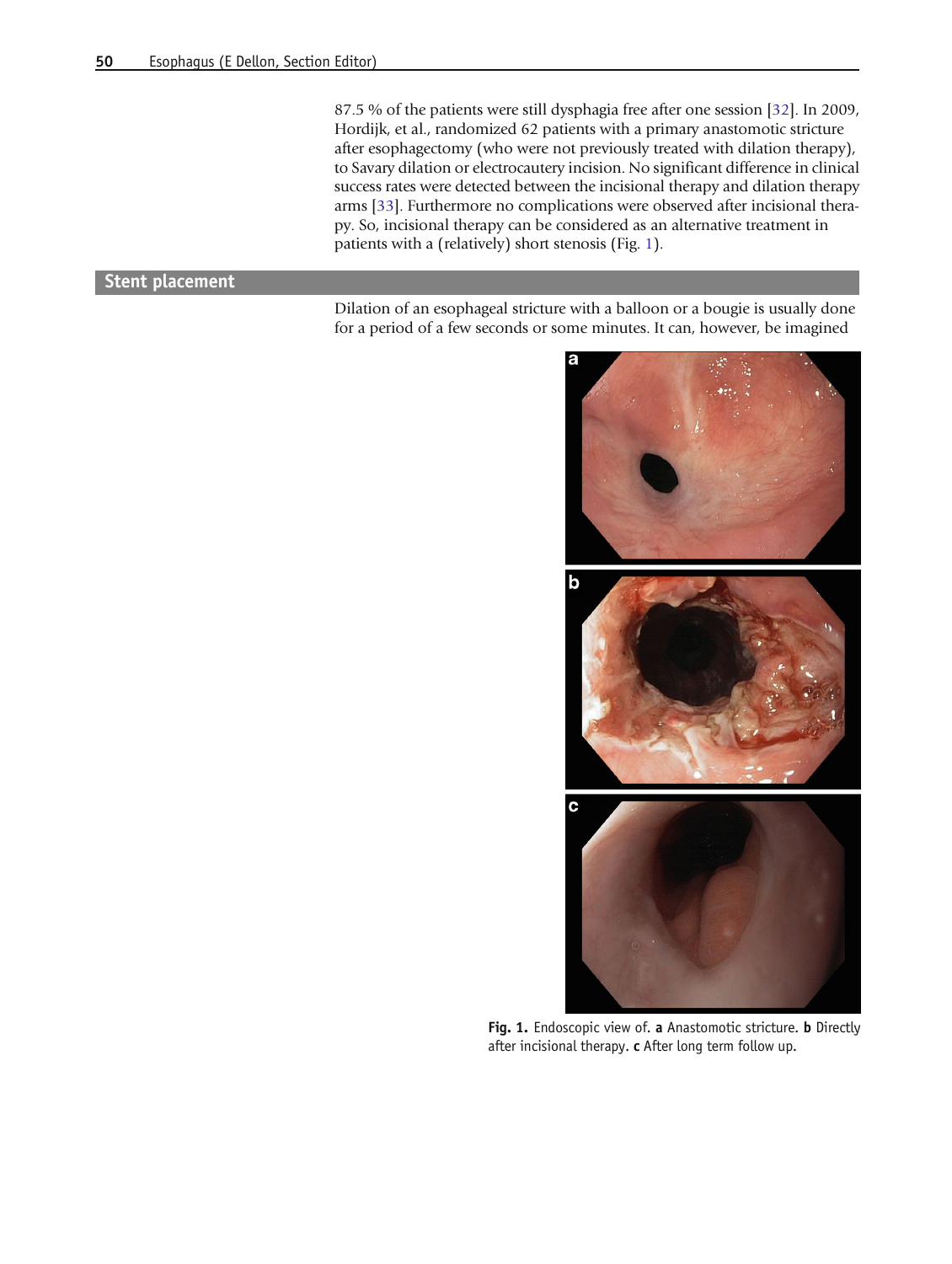that if the dilator can be kept in place for a longer time, the benefits of dilation may be longer lasting. In the past few years, temporary stent placement has increasingly been used for refractory benign esophageal strictures. Selfexpandable plastic stents (SEPS) are FDA approved for this indication, and have been used [[34](#page-9-0), [35](#page-9-0)]. Partially and fully covered self-expandable metal stents (SEMS), although not FDA approved, are also frequently used to treat benign esophageal strictures. An alternative for SEPS and SEMS is the biodegradable stent [\[36](#page-9-0)], which has the advantage of not requiring removal.

#### Self-expandable metal stents (SEMS)

Uncovered SEMS were initially used for the treatment of refractory benign esophageal strictures [[37](#page-10-0)–[41\]](#page-10-0). In more recent years, partially or fully covered SEMS have become available and are now commonly used for this indication [[35](#page-9-0), [40](#page-10-0), [42](#page-10-0)–[44](#page-10-0)]. One of the major drawbacks of uncovered and partially covered SEMS, is that they are associated with a relatively high complication rate, mostly due to hyperplastic tissue ingrowth through the stent mesh resulting in embedding of the stent in the mucosa [[45](#page-10-0)]. The complication rate of uncovered or partially stents has been reported to be as high as 80 %. The most common complications of these stents is indeed new stricture formation due to tissue ingrowth, but also stent migration, pain, gastroesophageal reflux if the stent is positioned across the gastroesophageal junction, and fistula formation [[46](#page-10-0)]. Tissue ingrowth consists histologically of granulation tissue, but reactive hyperplasia and fibrous tissue are also seen [[47](#page-10-0)]. Tissue reaction often results in recurrent dysphagia and may hamper stent removal. On the other hand, particularly minor tissue ingrowth may also reduce the risk of stent migration (only 12 % vs. 36 % for fully covered SEMS) [[35,](#page-9-0) [48,](#page-10-0) [49](#page-10-0)•, [50](#page-10-0), [51](#page-10-0)]. The risk of tissue ingrowth increases with stenting time, but can already be seen after one to four weeks. Tissue ingrowth can successfully be treated with the stent-in-stent method described by Hirdes, et al. Using this technique a fully covered stent is placed inside the previously placed embedded stent [\[49](#page-10-0)•]. The fully covered stent should have a length that at least overlaps and to have a size that is equal, or slightly larger than, the initially placed partially covered stent. Over a period of 10–14 days pressure necrosis of the hyperplastic tissue occurs as a result of friction. Hereafter, both stents can usually easily be removed.

To overcome the problem of stent ingrowth, fully covered stents (SEMS or SEPS) seem preferable for benign esophageal strictures. Currently, data on the use of fully covered SEMS is limited. In the first study performed by Eloubeidi, et al., a total of 36 stents were placed in 31 patients over a period of 16 months. A clinical success rate of 29 % was reported. A total of 47 % of these patients had no recurrence of dysphagia [\[48](#page-10-0)]. Bakken, et al., performed a retrospective study including seven patients with a refractory stricture. Stent migration occurred in more than half of the patients. None of the patients were treated successfully [[52](#page-10-0)]. In 2011, Eloubeidi, et al., included 10 patients with a benign refractory esophageal stricture. A clinical success rate of 21 % was reported, with a migration rate of 10 % [\[53\]](#page-10-0). A new generation of fully covered SEMS, the fully covered Wallflex (Boston Scientific, Natick, MA), was recently evaluated by Hirdes, et al. They included 15 patients with a refractory benign esophageal stricture. The migration rate was 35 %, while tissue overgrowth was seen in 20 % of patients. Recurrent dysphagia occurred in all patients after a median of only 15 days after stent removal. These disappointing results were however most likely due to the highly refractory patient population in this study [\[54\]](#page-10-0).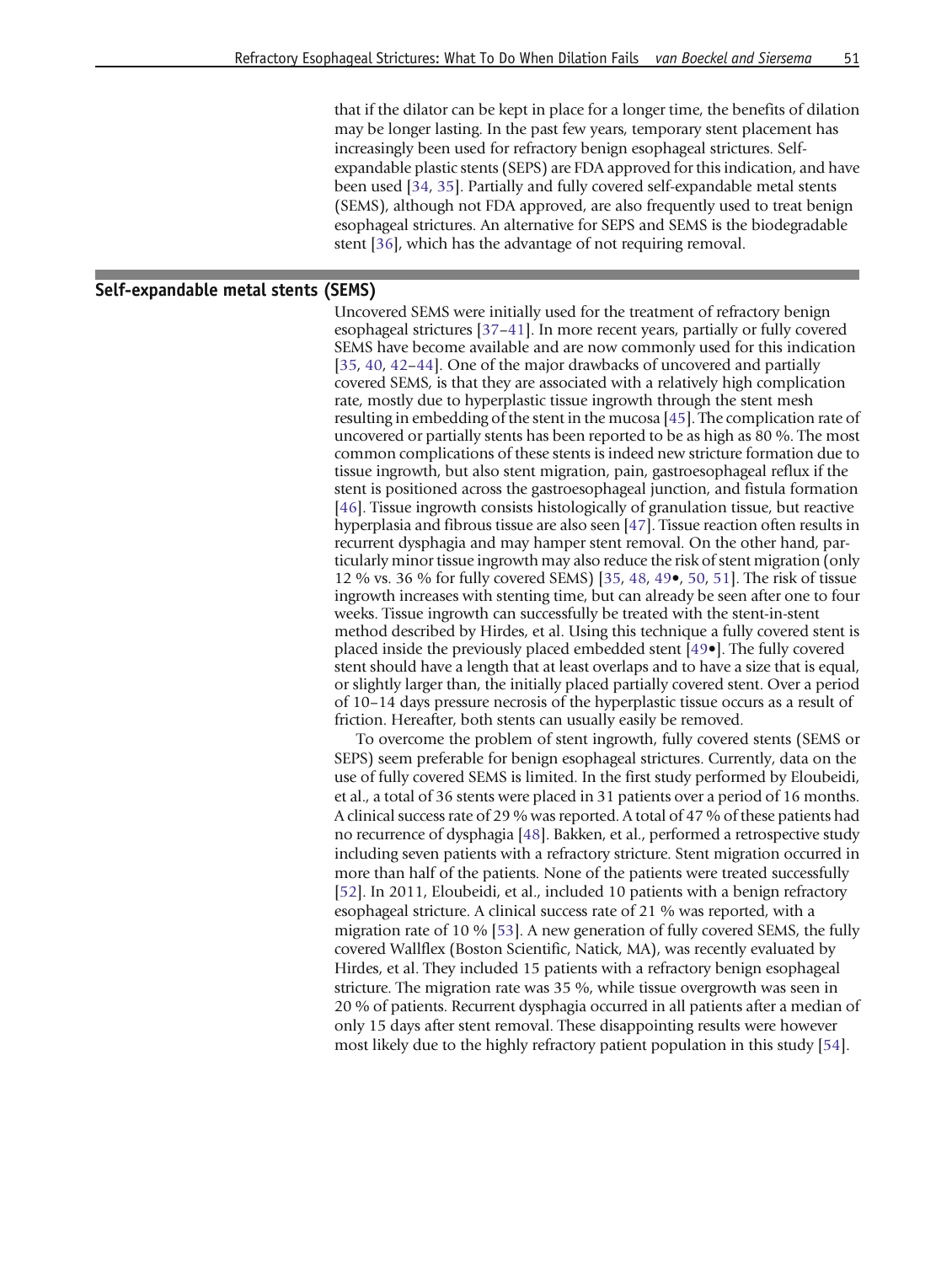#### Self-expandable plastic stents (SEPS)

SEPS have been proposed as an alternative to SEMS to minimize hyperplastic tissue reflection. In 2010, Repici, et al., performed a pooled data analysis of all available studies on the use of SEPS for benign esophageal strictures. A total of 130 treated patients were included from 10 studies. Stent placement was technically successful in 98 % of the patients. In 52 % of patients no further dilations were required after a median follow up of 13 months after stent removal. Median stenting time in these studies was not reported. In patients with a proximal stricture the success rate was somewhat lower (33 %). As can be expected, due to the fully covered stent design, a relatively high percentage (24 %) of stents migrated within four weeks, resulting in a high rate of endoscopic re-interventions (21 %). Major complications were seen in 9 % of patients. One patient died of massive bleeding [[55\]](#page-10-0). More recently, Ham, et al., published an updated systematic review. A total of 172 patients with a benign esophageal stricture were included and treated with SEPS. They found a technical success rate of 98 % and a clinical success rate of 45 % with a rate of early stent migration of 31 % [\[56\]](#page-10-0). It can be concluded that SEPS are effective for the treatment of refractory esophageal strictures, but the design needs further improvement to reduce the risk of migration. Moreover, the stent has a high radial and axial force, which may be the cause of an increased risk of stentrelated complications to the esophageal wall, for example severe bleeding.

In general, more studies are needed to compare different stent designs headto-head for the treatment of benign esophageal strictures. An alternative treatment option that has recently been introduced is the placement of a biodegradable stent (Fig. 2). Van Boeckel, et al., compared biodegradable stents with SEPS, i.e., Polyflex stent (Boston Scientific, Natick, MA), in a nonrandomized head-to-head comparison. They found that both SEPSs and biodegradable stents provided long-term relief of dysphagia in 30 % and 33 %, respectively, of patients with a refractory esophageal stricture. However, biodegradable stents require fewer procedures than SEPSs [[57](#page-10-0)•].

#### Biodegradable stents

Only a small number of cohort studies on the use of biodegradable stent placement in the esophagus have been published, with only a few studies



Fig. 2. Endoscopic view of a peptic stricture with an expanding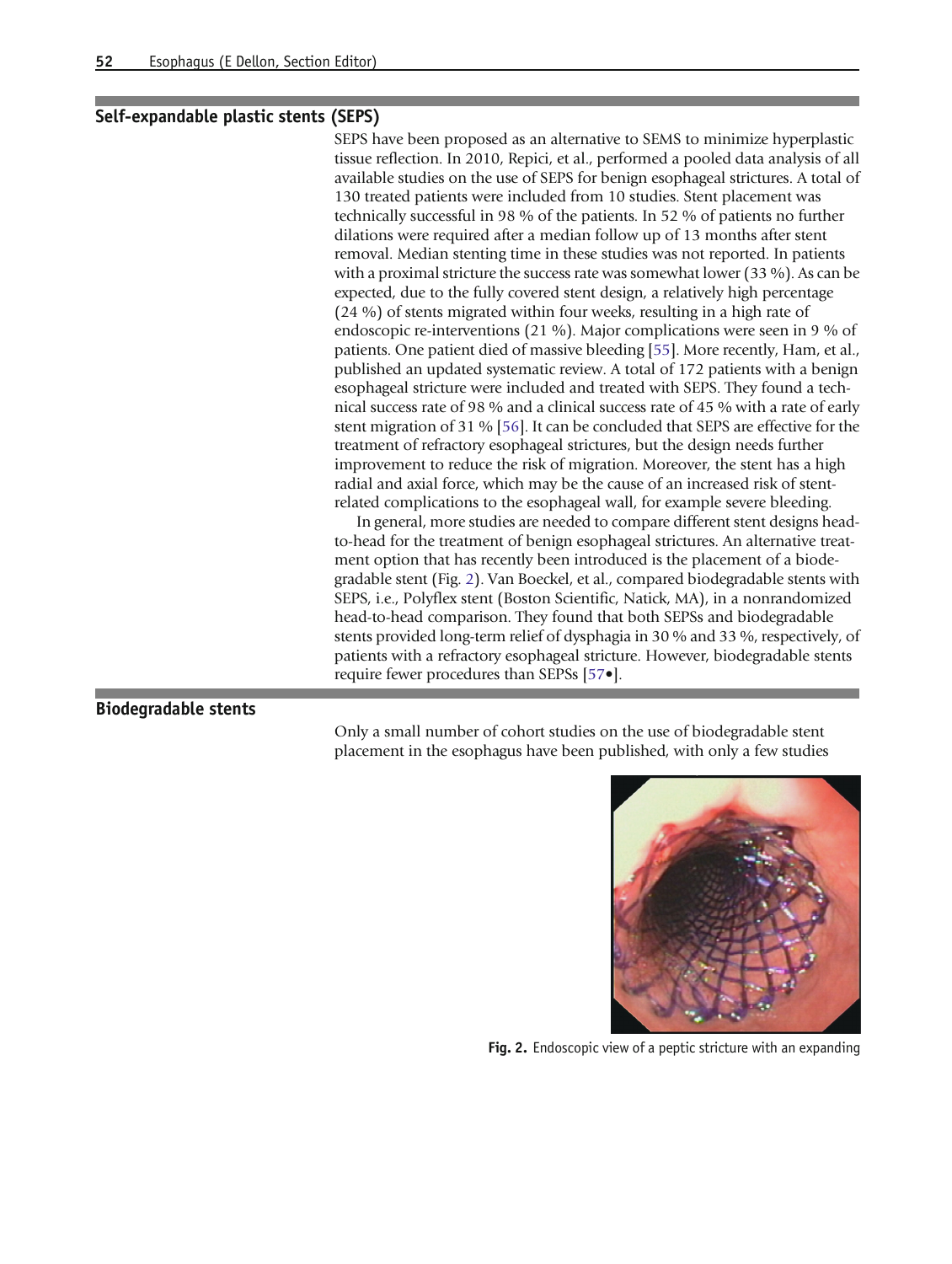including 10 or more patients [\[36,](#page-9-0) [57](#page-10-0)•, [58](#page-10-0)–[66](#page-11-0)]. Repici, et al., included over 30 patients with a refractory benign esophageal stricture and placed an Ella BD stent (Ella CS, s.r.o., Czech Republic). Complete relief of dysphagia was reported in 43 % of patients after a median follow up of 53 weeks [[36\]](#page-9-0). In this study, eight (26 %) patients had recurrent dysphagia resulting from a recurrence of the stricture. No major complications were seen. In the above-mentioned study, van Boeckel, et al., reported complete relief of dysphagia in 33 % of patients treated with a biodegradable stent after a median of 166 days. In this study, major complications occurred in four (22 %) patients (two hemorrhage and two severe retrosternal pain) [\[57](#page-10-0)•]. Ibrahim, et al., included 20 patients treated with an Ella BD stent. Half of them needed one or more additional procedures for recurrent dysphagia after six months of follow up [\[64\]](#page-11-0). Van Hooft, et al., also concluded that placement of an Ella BD stent was an effective one step treatment in 60 % (6 of 10), of patients with an anastomotic stricture in the esophagus. No major complications were reported [[66\]](#page-11-0). The other 40 % of the patients required endoscopic dilation because of stricture related recurrent dysphagia. Recently, Hirdes, et al., reported the efficacy and safety of sequential Ella BD stent placement in 28 patients with a refractory benign strictures [\[58](#page-10-0)]. A total of 59 biodegradable stents were placed in these patients. After initial stent placement patients remained dysphagia free for a period of 90 days, while after six months still 25 % of patients were dysphagia free. After placement of a second biodegradable stent in patients with recurrent stricture formation, patients remained dysphagia free for a median period of 55 days. After six months only 15 % of these patients were still dysphagia free. After a third biodegradable stent placement, the median dysphagia free period was 106 days but none of the patients remained dysphagia free after a period of six months. Major complications occurred in 29 %, 8 %, and 28 % of patients after one, two, and three Ella BD stents respectively. From these studies it can be concluded that a single biodegradable stent is only temporarily effective in the majority of patients. The relatively low radial force and degradable nature of these stents may contribute to early stricture recurrence [\[67\]](#page-11-0). Stent placement was also found to be associated with considerable complications, like retrosternal pain and vomiting. However, in selected patients with a refractory benign esophageal stricture, sequential biodegradable stent placement can be an effective alternative to avoid the burden of frequent serial dilations. Further (prospective), studies including larger numbers of patients, and comparing biodegradable stents with fully covered SEMS (or SEPS), are needed. In those studies patient satisfaction and costs should be evaluated besides efficacy and safety.

#### Optimal duration of stent placement in refractory benign esophageal strictures

The optimal duration of stent placement for treating refractory benign esophageal strictures is unknown, but likely depends on a number of variables, such as stricture type, severity of the inflammation, stricture length, and stent type. These factors should be evaluated in all patients. The general principle is to leave the stent in place until the inflammation is resolved. In strictures longer than 5 cm or those due to ischemic injury, dilation for a period of at least 8–16 weeks is recommended. For shorter strictures and other etiologies shorter stenting times can be recommended, but still these strictures may also be refractory. Only fully covered stent designs can safely be removed after a prolonged time of stenting. When partially covered stents are used, repeat endoscopy should be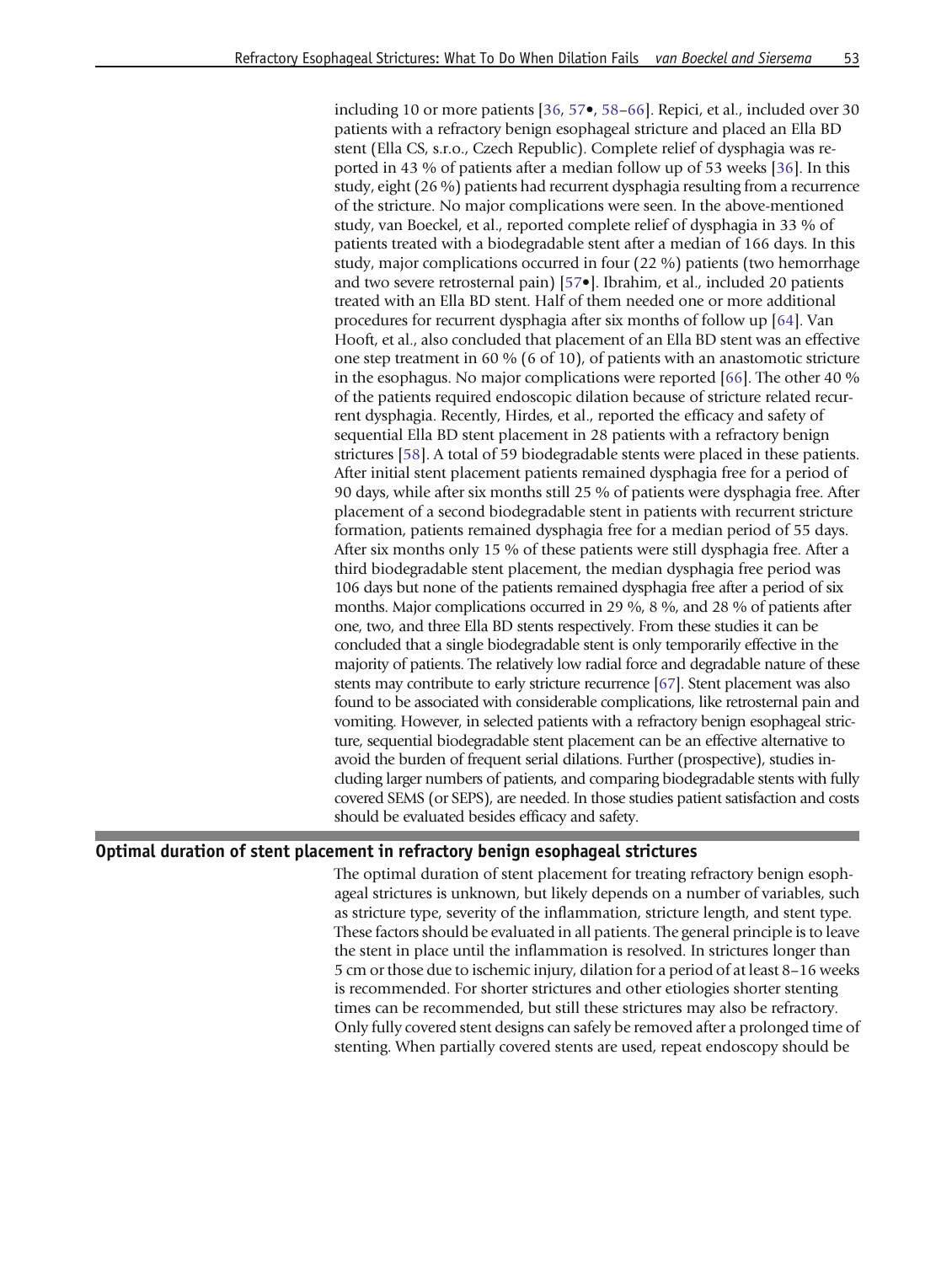performed at 2–4 week intervals to evaluate embedding of the stent in the wall. After biodegradable stent placement, a completely different treatment strategy can be followed. Only when patients treated with a biodegradable stent present with recurrent dysphagia should a repeat endoscopy be performed. In most cases this means that the stent is dissolved and a new stent, either biodegradable or SEMS, can be placed.

## Treatment selection (algorithm)

In absence of evidence based treatment guidelines for patients with dysphagia due to refractory benign esophageal strictures [\[68](#page-11-0), [69](#page-11-0)], an algorithm has been suggested for the therapeutic management of patients with benign dysphagia [[10](#page-9-0), [70](#page-11-0)], which is shown in Figure 3. Dilation remains the first choice as the least invasive approach with a low complication rate (0.001–0.040 %) [[69](#page-11-0)]. If the selected approach is not sufficient a next step in the algorithm should be discussed with the patient, i.e., dilation with steroids, incisional therapy for selected strictures, or stent placement. If still refractory, self-bougienage can be proposed to patients with a stenosis in the proximal esophagus [\[71,](#page-11-0) [72\]](#page-11-0). An ultimate step in the management of (refractory), benign esophageal strictures includes surgery, taking into account that even after a surgical solution the risk of stricture formation remains [\[24](#page-9-0)–[26\]](#page-9-0). In our experience, the majority of benign strictures can be managed by non-surgical means.

Randomized trials are needed to determine the optimal treatment strategy in patients with refractory and recurrent benign esophageal strictures. One such trial includes a comparison between Savary or balloon dilation therapy and stent placement, either a fully covered SEMS or biodegradable stent, to determine



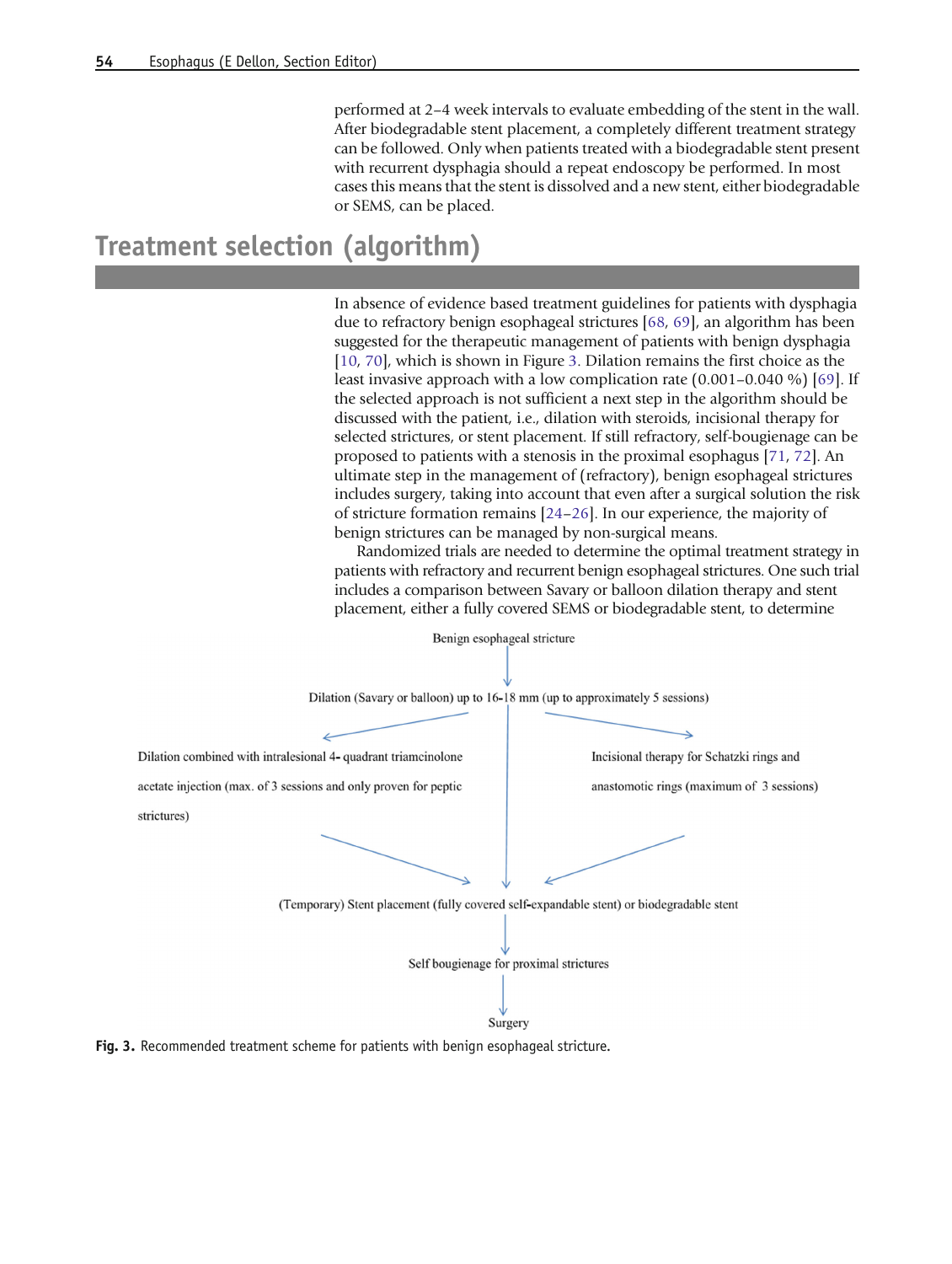whether stent placement could be positioned at an earlier stage in the treatment algorithm. Furthermore, biodegradable stents should be compared with fully covered stent designs (as discussed earlier). Finally, the use of a (locally applied) treatment aiming to improve oxygenation (anastomotic strictures), and/or to reduce the inflammatory process in strictures, could be an important step.

# <span id="page-8-0"></span>Conclusion

The treatment of refractory benign esophageal strictures remains a challenge for clinicians. Dilation of the stricture with Savary or balloon remains the first step. Dilation combined with intra lesional injections with steroids can be considered for peptic stenosis, while incisional therapy is found to be effective for Schatzki rings and anastomotic strictures. After failure of these therapeutic options stent placement can be considered. A final step includes self bougienage or surgery. Following this treatment algorithm means that most patients with a difficult to treat esophageal stricture can be managed without an invasive surgical procedure.

### Compliance with Ethics Guidelines

#### Conflict of Interest

Petra G.A. van Boeckel declares that she has no conflict of interest. Peter D. Siersema declares that he has no conflict of interest.

#### Human and Animal Rights and Informed Consent

This article does not contain any studies with human or animal subjects performed by any of the authors.

Open Access This article is distributed under the terms of the Creative Commons Attribution License which permits any use, distribution, and reproduction in any medium, provided the original author(s) and the source are credited.

### References and Recommended Reading

Papers of particular interest, published recently, have been highlighted as:

- Of importance
- Of major importance
- 1. Marks RD, Richter JE. Peptic strictures of the esophagus. Am J Gastroenterol. 1993;88(8):1160–73.
- 2. Patterson DJ, Graham DY, Smith JL, et al. Natural history of benign esophageal stricture treated by dilatation. Gastroenterology. 1983;85(2):346–50.
- 3. Eisen GM, Baron TH, Dominitz JA, et al. Complications of upper GI endoscopy. Gastrointest Endosc. 2002;55(7):784–93.
- 4. Pereira-Lima JC, Ramires RP, Zamin Jr I, Cassal AP, Marroni CA, Mattos AA. Endoscopic dilation of benign esophageal strictures: report on 1043 procedures. Am J Gastroenterol. 1999;94(6):1497–501.
- 5. Shah JN. Benign refractory esophageal strictures: widening the endoscopist's role. Gastrointest Endosc. 2006;63(1):164–7.
- 6. Saeed ZA, Ramirez FC, Hepps KS, et al. An objective end point for dilation improves outcome of peptic esophageal strictures: a prospective randomized trial. Gastrointest Endosc. 1997;45(5):354–9.
- 7. Lew RJ, Kochman ML. A review of endoscopic methods of esophageal dilation. J Clin Gastroenterol.  $2002;35(2):117-26.$
- 8.•• Kochman ML, McClave SA, Boyce HW. The refractory and the recurrent esophageal stricture: a definition. Gastrointest Endosc. 2005;62(3):474-5.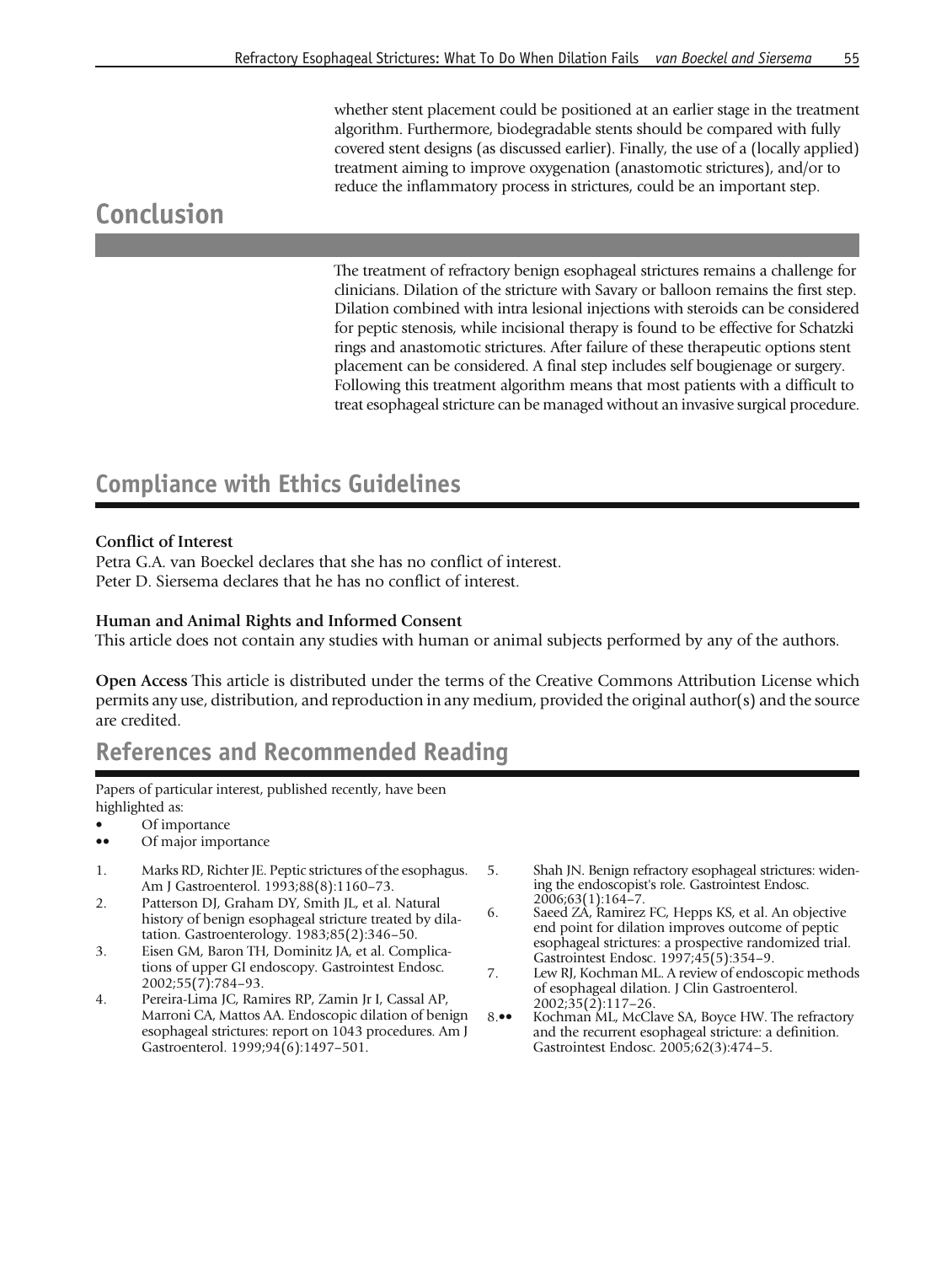<span id="page-9-0"></span>This article describes the definition of refractory and the recurrent stricture.

- 9. Siersema PD. Treatment options for esophageal strictures. Nat Clin Pract Gastroenterol Hepatol. 2008;5(3):142–52.
- 10. Siersema PD, de Wijkerslooth LR. Dilation of refractory benign esophageal strictures. Gastrointest Endosc. 2009;70(5):1000–12.
- 11. Scolapio JS, Pasha TM, Gostout CJ, et al. A randomized prospective study comparing rigid to balloon dilators for benign esophageal strictures and rings. Gastrointest Endosc. 1999;50(1):13–7.
- 12. Cox JG, Winter RK, Maslin SC, et al. Balloon or bougie for dilatation of benign oesophageal stricture? An interim report of a randomised controlled trial. Gut. 1988;29(12):1741–7.
- 13. Saeed ZA, Winchester CB, Ferro PS, Michaletz PA, Schwartz JT, Graham DY. Prospective randomized comparison of polyvinyl bougies and through-thescope balloons for dilation of peptic strictures of the esophagus. Gastrointest Endosc. 1995;41(3):189–95.
- 14. Yamamoto H, Hughes Jr RW, Schroeder KW, Viggiano TR, DiMagno EP. Treatment of benign esophageal stricture by Eder-Puestow or balloon dilators: a comparison between randomized and prospective nonrandomized trials. Mayo Clin Proc. 1992;67(3):228–36.
- 15. Boyce HW. Dilation of difficult benign esophageal strictures. Am J Gastroenterol. 2005;100(4):744–5.
- 16. Ashcraft KW, Holder TM. The experimental treatment of esophageal strictures by intralesional steroid injections. J Thorac Cardiovasc Surg. 1969;58(5):685–91.
- 17. Holder TM, Ashcraft KW, Leape L. The treatment of patients with esophageal strictures by local steroid injections. J Pediatr Surg. 1969;4(6):646–53.
- 18. Kochhar R, Ray JD, Sriram PV, Kumar S, Singh K. Intralesional steroids augment the effects of endoscopic dilation in corrosive esophageal strictures. Gastrointest Endosc. 1999;49(4 Pt 1):509–13.
- 19. Kochhar R, Makharia GK. Usefulness of intralesional triamcinolone in treatment of benign esophageal strictures. Gastrointest Endosc. 2002;56(6):829–34.
- 20. Camargo MA, Lopes LR, Grangeia TA, Andreollo NA, Brandalise NA. Use of corticosteroids after esophageal dilations on patients with corrosive stenosis: prospective, randomized and double-blind study. Rev Assoc Med Bras. 2003;49(3):286–92.
- 21. Dunne D, Rupp T, Rex D. Five year follow up of prospective randomized trial of savory dilations with or without intralesional steroids of benign gastrooesophageal reflux strictures. Gastroenterology. 1999. Ref Type: Abstract
- 22. Ramage Jr JI, Rumalla A, Baron TH, et al. A prospective, randomized, double-blind, placebo-controlled trial of endoscopic steroid injection therapy for recalcitrant esophageal peptic strictures. Am J Gastroenterol. 2005;100(11):2419–25.
- 23.• Hirdes MM, van Hooft JE, Koornstra JJ, et al. Endoscopic corticosteroid injections do not reduce

dysphagia after endoscopic dilation therapy in patients with benign esophagogastric anastomotic strictures. Clin Gastroenterol Hepatol.  $2013;11(7):795-801$ .

Prospective trial showing that endoscopic corticosteroid injections do not reduce dysphagia after dilation in patients with benign esophagogastric anastomotic strictures.

- 24. Honkoop P, Siersema PD, Tilanus HW, Stassen LP, Hop WC, van Blankenstein M. Benign anastomotic strictures after transhiatal esophagectomy and cervical esophagogastrostomy: risk factors and management. J Thorac Cardiovasc Surg. 1996;111(6):1141–6.
- 25. Burdick JS, Venu RP, Hogan WJ. Cutting the defiant lower esophageal ring. Gastrointest Endosc. 1993;39(5):616–9.
- 26. Disario JA, Pedersen PJ, Bichis-Canoutas C, Alder SC, Fang JC. Incision of recurrent distal esophageal (Schatzki) ring after dilation. Gastrointest Endosc.  $2002;56(2):244-8.$
- 27. Brandimarte G, Tursi A. Endoscopic treatment of benign anastomotic esophageal stenosis with electrocautery. Endoscopy. 2002;34(5):399–401.
- 28. Hagiwara A, Togawa T, Yamasaki J, Shirasu M, Sakakura C, Yamagishi H. Endoscopic incision and balloon dilatation for cicatricial anastomotic strictures. Hepatogastroenterol. 1999;46(26):997–9.
- 29. Pross M, Manger T, Lippert H. Combination of diathermy and argon plasma coagulation in treatment of cicatricial esophageal stenoses. Zentralbl Chir. 1998;123(10):1145–7.
- 30. Schubert D, Kuhn R, Lippert H, Pross M. Endoscopic treatment of benign gastrointestinal anastomotic strictures using argon plasma coagulation in combination with diathermy. Surg Endosc. 2003;17(10):1579– 82.
- 31. Hordijk ML, Siersema PD, Tilanus HW, Kuipers EJ. Electrocautery therapy for refractory anastomotic strictures of the esophagus. Gastrointest Endosc. 2006;63(1):157–63.
- 32. Lee TH, Lee SH, Park JY, et al. Primary incisional therapy with a modified method for patients with benign anastomotic esophageal stricture. Gastrointest Endosc. 2009;69(6):1029–33.
- 33. Hordijk ML, van Hooft JE, Hansen BE, Fockens P, Kuipers EJ. A randomized comparison of electrocautery incision with Savary bougienage for relief of anastomotic gastroesophageal strictures. Gastrointest Endosc. 2009;70(5):849–55.
- 34. Pungpapong S, Raimondo M, Wallace MB, Woodward TA. Problematic esophageal stricture: an emerging indication for self-expandable silicone stents. Gastrointest Endosc. 2004;60(5):842–5.
- 35. Wadhwa RP, Kozarek RA, France RE, et al. Use of selfexpandable metallic stents in benign GI diseases. Gastrointest Endosc. 2003;58(2):207–12.
- 36. Repici A, Vleggaar FP, Hassan C, et al. Efficacy and safety of biodegradable stents for refractory benign esophageal strictures: the BEST (Biodegradable Esophageal Stent) study. Gastrointest Endosc. 2010;72(5):927–34.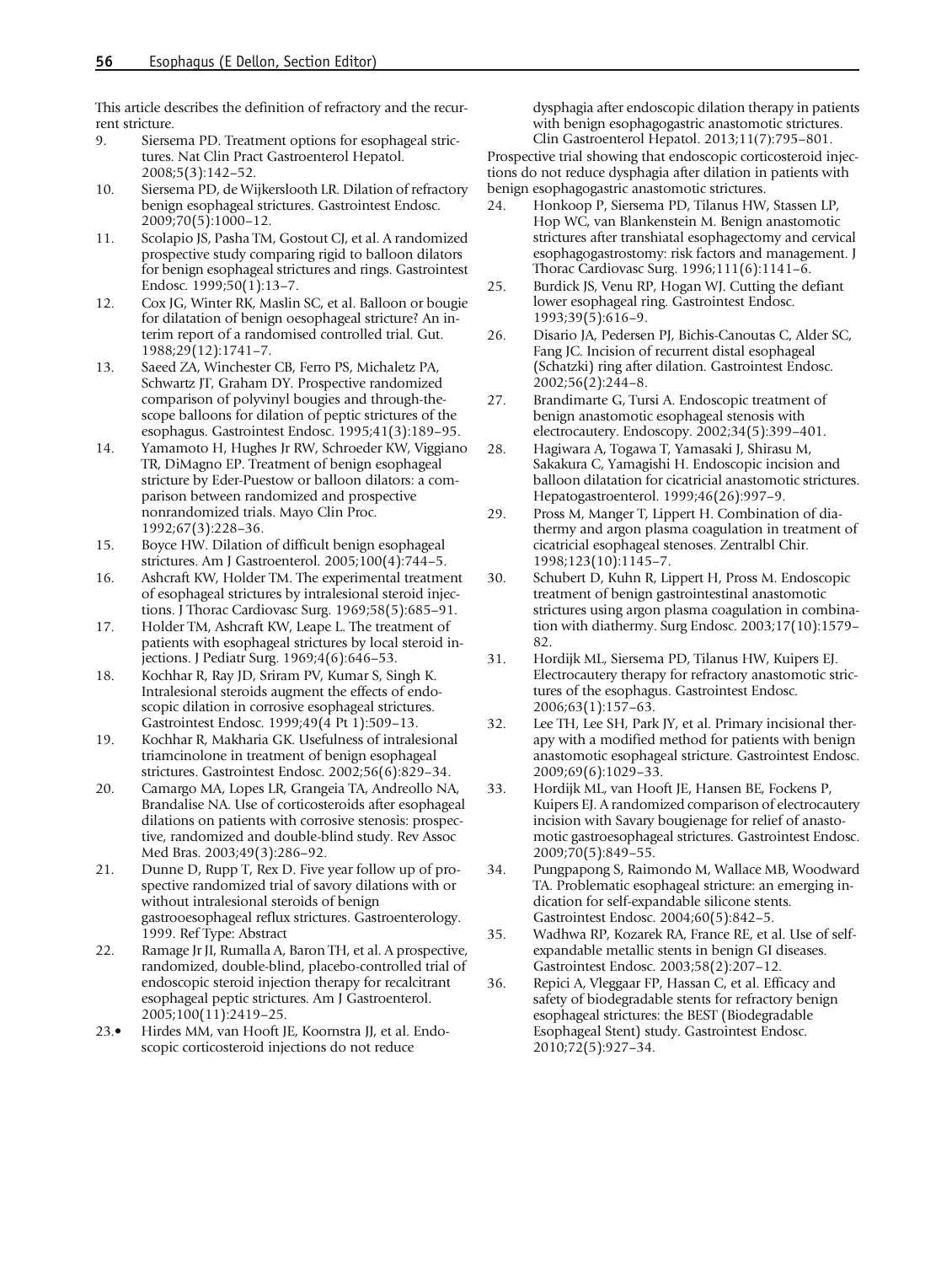- <span id="page-10-0"></span>37. Lee JG, Hsu R, Leung JW. Are self-expanding metal mesh stents useful in the treatment of benign esophageal stenoses and fistulas? An experience of four cases. Am J Gastroenterol. 2000;95(8):1920–5.
- 38. Fiorini A, Fleischer D, Valero J, Israeli E, Wengrower D, Goldin E. Self-expandable metal coil stents in the treatment of benign esophageal strictures refractory to conventional therapy: a case series. Gastrointest Endosc. 2000;52(2):259–62.
- 39. Cwikiel W, Willen R, Stridbeck H, Lillo-Gil R, von Holstein CS. Self-expanding stent in the treatment of benign esophageal strictures: experimental study in pigs and presentation of clinical cases. Radiology. 1993;187(3):667–71.
- 40. Song HY, Jung HY, Park SI, et al. Covered retrievable expandable nitinol stents in patients with benign esophageal strictures: initial experience. Radiology. 2000;217(2):551–7.
- 41. Tan BS, Kennedy C, Morgan R, Owen W, Adam A. Using uncovered metallic endoprostheses to treat recurrent benign esophageal strictures. AJR Am J Roentgenol. 1997;169(5):1281–4.
- 42. Cheng YS, Li MH, Chen WX, Chen NW, Zhuang QX, Shang KZ. Temporary partially-covered metal stent insertion in benign esophageal stricture. World J Gastroenterol. 2003;9(10):2359–61.
- 43. Mukherjee S, Kaplan DS, Parasher G, Sipple MS. Expandable metal stents in achalasia–is there a role? Am J Gastroenterol. 2000;95(9):2185–8.
- 44. Song HY, Park SI, Jung HY, et al. Benign and malignant esophageal strictures: treatment with a polyurethanecovered retrievable expandable metallic stent. Radiology. 1997;203(3):747–52.
- 45. Siersema PD. Stenting for benign esophageal strictures. Endoscopy. 2009;41(4):363–73.
- 46. Hirdes MM, Vleggaar FP, Siersema PD. Stent placement for esophageal strictures: an update. Expert Rev Med Devices. 2011;8(6):733–55.
- 47. Mayoral W, Fleischer D, Salcedo J, Roy P, Al-Kawas F, Benjamin S. Nonmalignant obstruction is a common problem with metal stents in the treatment of esophageal cancer. Gastrointest Endosc. 2000;51(5):556–9.
- 48. Eloubeidi MA, Lopes TL. Novel removable internally fully covered self-expanding metal esophageal stent: feasibility, technique of removal, and tissue response in humans. Am J Gastroenterol. 2009;104(6):1374–81.
- 49.• Hirdes MM, Siersema PD, Houben MH, Weusten BL, Vleggaar FP. Stent-in-stent technique for removal of embedded esophageal self-expanding metal stents. Am J Gastroenterol. 2011;106(2):286-93.

Article descibes how to safely remove a partly covered metal stent.

- 50. Johnsson E, Lundell L, Liedman B. Sealing of esophageal perforation or ruptures with expandable metallic stents: a prospective controlled study on treatment efficacy and limitations. Dis Esophagus. 2005;18(4):262–6.
- 51. Uitdehaag MJ, van Hooft JE, Verschuur EM, et al. A fully-covered stent (Alimaxx-E) for the palliation of

malignant dysphagia: a prospective follow-up study. Gastrointest Endosc. 2009;70(6):1082–9.

- 52. Bakken JC, Wong Kee Song LM, de Groen PC, Baron TH. Use of a fully covered self-expandable metal stent for the treatment of benign esophageal diseases. Gastrointest Endosc. 2010;72(4):712–20.
- 53. Eloubeidi MA, Talreja JP, Lopes TL, Al-Awabdy BS, Shami VM, Kahaleh M. Success and complications associated with placement of fully covered removable self-expandable metal stents for benign esophageal diseases (with videos). Gastrointest Endosc. 2011;73(4):673–81.
- 54. Hirdes MM, Siersema PD, Vleggaar FP. A new fully covered metal stent for the treatment of benign and malignant dysphagia: a prospective follow-up study. Gastrointest Endosc. 2012;75(4):712–8.
- 55. Repici A, Hassan C, Sharma P, Conio M, Siersema P. Systematic review: the role of self-expanding plastic stents for benign oesophageal strictures. Aliment Pharmacol Ther. 2010;31(12):1268–75.
- 56. Ham YH, Kim GH. Plastic and biodegradable stents for complex and refractory benign esophageal strictures. Clin Endosc. 2014;47(4):295–300.
- 57.• van Boeckel PG, Vleggaar FP, Siersema PD. A comparison of temporary self-expanding plastic and biodegradable stents for refractory benign esophageal strictures. Clin Gastroenterol Hepatol.  $2011;9(8):653-9.$

First article making a direct head to head comparison between a self expanding plastic and biodegradable stent for refractory benign esophageal strictures.

- 58. Hirdes MM, Siersema PD, van Boeckel PG, Vleggaar FP. Single and sequential biodegradable stent placement for refractory benign esophageal strictures: a prospective follow-up study. Endoscopy. 2012;44(7):649–54.
- 59. Saito Y, Tanaka T, Andoh A, et al. Novel biodegradable stents for benign esophageal strictures following endoscopic submucosal dissection. Dig Dis Sci. 2008;53(2):330–3.
- 60. Saito Y, Tanaka T, Andoh A, et al. Usefulness of biodegradable stents constructed of poly-l-lactic acid monofilaments in patients with benign esophageal stenosis. World J Gastroenterol. 2007;13(29):3977– 80.
- 61. Tanaka T, Takahashi M, Nitta N, et al. Newly developed biodegradable stents for benign gastrointestinal tract stenoses: a preliminary clinical trial. Digestion. 2006;74(3–4):199–205.
- 62. Cerna M, Kocher M, Valek V, et al. Covered biodegradable stent: new therapeutic option for the management of esophageal perforation or anastomotic leak. Cardiovasc Intervent Radiol. 2011;34(6):1267– 71.
- 63. Griffiths EA, Gregory CJ, Pursnani KG, Ward JB, Stockwell RC. The use of biodegradable (SX-ELLA) oesophageal stents to treat dysphagia due to benign and malignant oesophageal disease. Surg Endosc. 2012;26(8):2367–75.